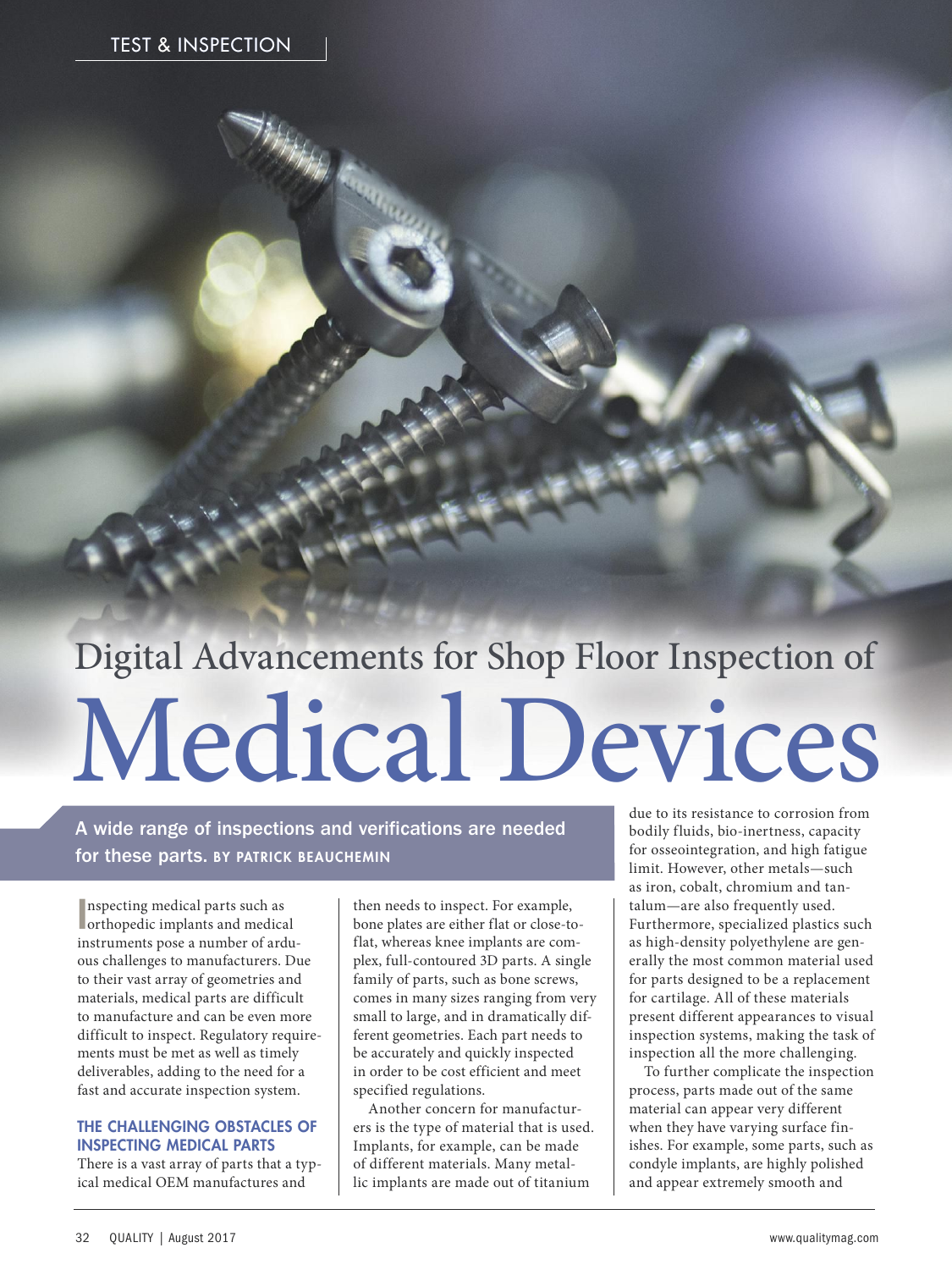

Using specialized adapted illumination, we can clearly see a tibial plate's critical features (pointed to by the arrows) that hold the plastic/ cartilage in place. These features would be indiscernible using standard illumination. *Source: VISIONx*

shiny whereas porous surfaces, such as those designed for bone integration, are nearly the complete opposite.

Additionally, many medical devices are manufactured in small lots that present further challenges. To meet the demands of today's OEM manufacturers, an inspection system must require minimal programming. If a complete batch of parts can be manufactured in just a few hours and then an inspection system requires extensive programming, this will minimize throughput, adding unnecessary cost and downtime for the manufacturer.

An inspection system for these parts must also be usable on the shop floor and have the ability to accommodate frequent part changeovers. The operator making the part should be capable of running the inspection system easily and efficiently, without extensive involvement of specialized quality control personnel.

In addition, medical parts often have very tight tolerances. Thus, the system used to carry out the inspection must be highly accurate. A very wide range of inspections and verifications are needed for these parts. Different profile tolerances are common, as well as numerous dimensional measurements and even

qualitative inspections. The inspection of medical parts is also subject to strict regulatory requirements—measurements must be completely documented for transparency and accountability.

### THE COMPLEXITY OF INSPECTING MEDICAL DEVICES WITH DIGITAL OPTICAL COMPARATORS

Modern day digital optical comparators were designed as a solution specifically to overcome the optical/noncontact inspection challenges faced by medical manufacturers. Digital optical comparators are able to produce accuracies down to ±0.0001", and are available with standard XY travels of 12" X-axis and 6" Y-axis to accommodate the vast majority of medical parts. Extended travels of up to 36" are also available to ensure that all part sizes can be inspected.



# **NEXT-GEN MULTISENSOR**

**SHOV** See us at The Quality Show, Booth 1118

Choose your metrology system for "walk-up & measure" or with full multisensor capability or anything in between!

### Let us configure the perfect multisensor solution - for you.



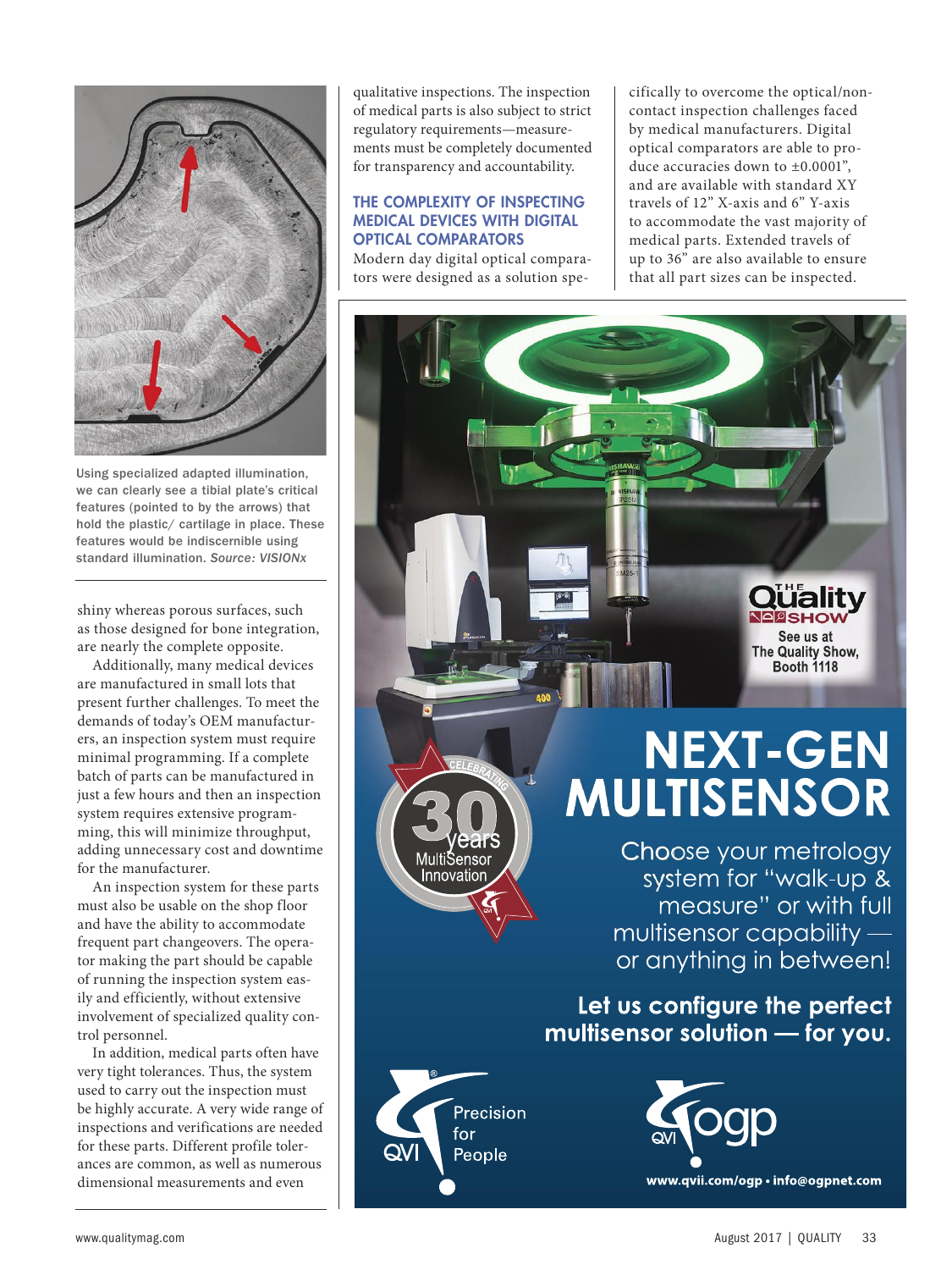These systems are not limited to the camera's field-of-view, but can compare a part to its CAD data across the entire stage travel, enabling even large parts to be checked at high magnification with very fine resolution.

These digital optical comparators are available with various types of adapted illumination to ensure that diverse materials and different surface finishes can be

handled effortlessly. The system's illumination is all computer-controlled to ensure repeatable illumination conditions and is LED-based to provide long life, low heat and low power consumption.

Digital optical comparators are available in both vertical and horizontal configurations to accommodate all geometries. Vertical configurations are perfect for flat parts, as they can



simply be laid down on the system's glass insert. The horizontal configuration has industry-standard dual dovetail grooves that can accommodate existing fixtures for all part geometries. The rugged design is adaptable for use directly on the shop floor.

### SPECIALIZED OPTIONS, UNIQUE OBSTACLES

Digital optical com-

parators that feature unique CAD Auto-Align and CAD Auto-PASS/ FAIL tools consistently produce operator-independent results that eliminate human subjectivity. These tools work directly with the part's CAD data, in comparison to traditional operatorsubjective inspection approaches that required viewing Mylar overlays. These digital optical comparators require no programming, making

the system ideal for small lots and quick part changeovers. In addition, they can automatically measure parts, display deviations from nominal and identify out-of-tolerance areas.

The inspection of bone screws is an exceptionally demanding application. For these parts, many features need to be checked when the screw is at its helix angle. In this position, one end of the screw is closer to the camera and the other is farther away. These two extremes would normally be out of focus on traditional systems. With extended depth-of-field (up to 3") on the digital optical comparator, everything remains perfectly in focus and the part can be checked in a single step.

New systems are able to produce a very high contrast, high-resolution image which ensures that defects are clearly visible. They support automated image and data capture to meet the medical industry's documentation and device history requirements, as well as compute statistics and produce charts and graphs. These systems can

50



**Collect measurements** . . send wirelessly! **USB Base** Mini Mobile N See wireless in action ... at your facility! www.microridge.com/mc\_demo\_QAug.htm

541.593.3500 **Measurement Collection Specialists Connect Any Gage into Any Software**